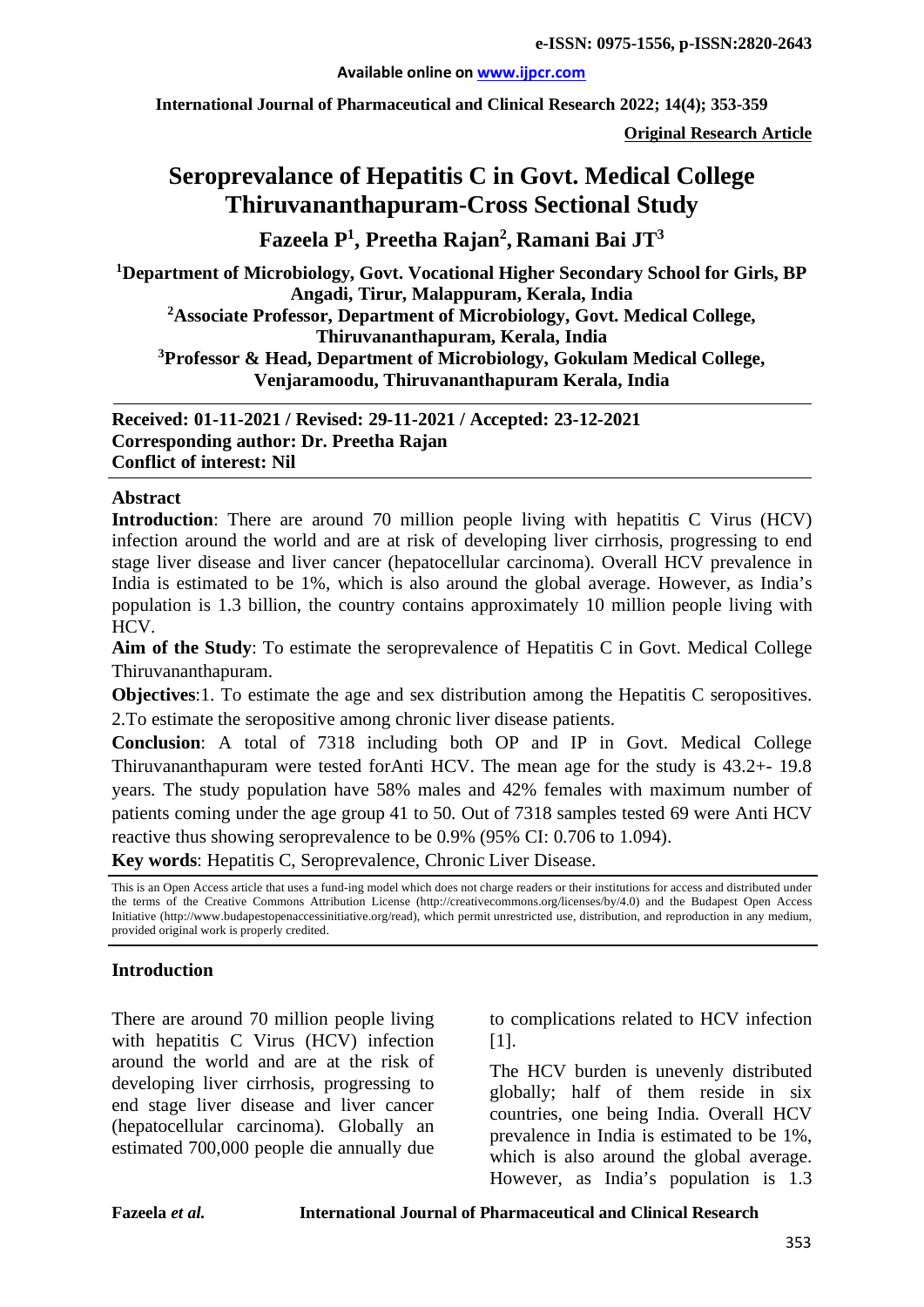billion, the country contains approximately 10 million people living with HCV. Despite a recent systematic review, the Indian HCV burden is poorly described because of a paucity of community-level data [2].

Based on some regional level studies, it is estimated in India; approximately 40 million people are chronically infected with Hepatitis B and 6-12 million people with Hepatitis C [3].

Chronic HCV infection accounts for 12- 32% of HCC and 12-20% of cirrhosis. India has about 3 million to 9 million persons with active HCV infections [4].

The prevalence of HCV infection ranges from 1.2% to 3.8% in different parts of the world and is highest in central Asia (3.8%), east Asia (3.7%) and North Africa/Middle East (3.6%). In the United States (US) 1.6% (2.1% in men and 1.2 % in women) and higher (75% of all cases) in people born between 1945 and 1965 [5,6].

The CDC recommends that any person born between 1945 and 1965 receive a one-time screening test for HCV. In addition, individuals not born in that period but with other risk factors-such as a history of injection or intranasal drug use, long-term hemodialysis, birth to an HCVinfected mother, receipt of a blood transfusion or organ transplant before July 1992, use of coagulation products prior to 1987, or incarceration should receive a one-time screening test. Those with ongoing risk factors, such as injection drug users or men with HIV who have unprotected sex with men, should be screened at least annually [7,8].

The World Health Organization (WHO) has set ambitious targets to eliminate HCV infection as a public health problem by 2030. In order to achieve these targets, which include reduction of new infections by 90% and deaths by 65%, there is a need to increase prevention strategies and access to treatment [1].

HCV has been described as a silent killer as it remains asymptomatic for almost 2-3 decades. Approximately 20-30% infected cases automatically resolve the virus and remaining 70-80% of cases lead to chronic hepatitis. The treatment available for Hepatitis C is expensive with severe sideeffects.The global epidemiology of HCV is well established. The epidemiology of HCV infection in India is ill-defined and has not been studied systematically [9].

The recommended screening test is either an enzyme immunoassay or enhanced Chemiiluminiscence immunoassay for antibodies to HCV (anti-HCV), which can be done with a rapid screening test from finger stick capillary blood or venous whole blood (OraQuick HCV, OraSure Technologies, Inc.) or from a regular blood sample. A positive antibody test should be followed up with a qualitative or quantitative polymerase chain reaction test to detect the presence of HCV virus in the blood because patients, who have spontaneously cleared the disease may produce false-positive anti-HCV results.

# **Aim of the Study**

To estimate the seroprevalence of Hepatitis C in Govt. Medical College Thiruvananthapuram.

# **Primary Objectives**

- 1. To estimate the age and sex distribution among the Hepatitis C seropositives.
- 2. To estimate the seropositive among chronic liver disease patients.

# **Materials and Methods**

**Study Design:** Descriptive study

**Study period-** July 2013 - December 2013.

**Study population:** All patients attending the out Patient departments and admitted in the hospital Govt. Medical College, Thiruvananthapuram.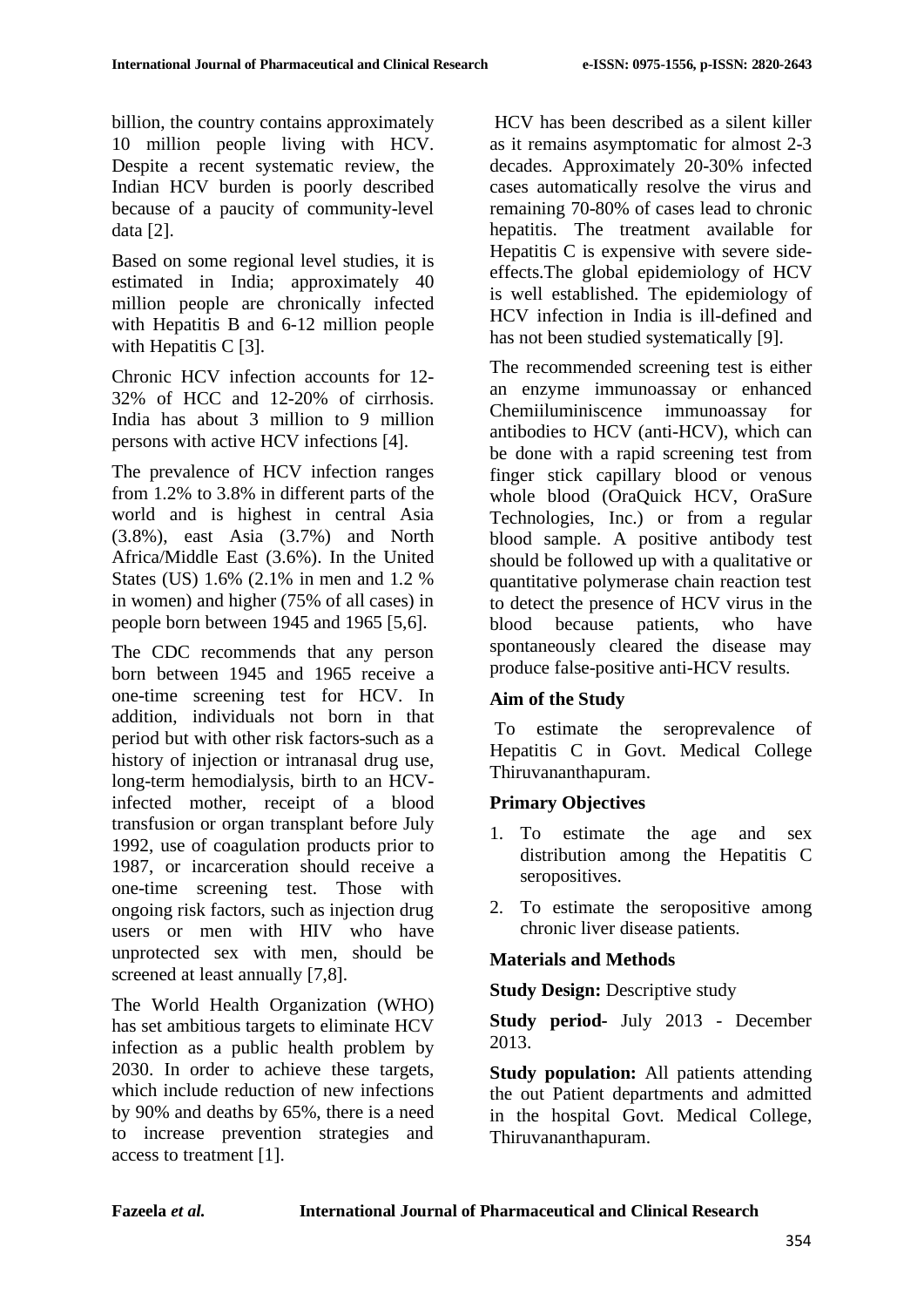**Inclusion criteria:** All blood samples received in the Central Microbiology and Serology Laboratory and Gastroenterology Department in Govt. Medical College, Thiruvananthapuram for both HBsAg and Anti HCV detection.

**Exclusion Criteria:** Hemolysed, Icteric and lipemic blood samples are excluded from the study.

Sample size: **n= 4PQ/d2**

P =  $0.057$  and d =  $10\%$  of P, sample size 6617.

#### **Methodology**

All blood samples received in the laboratories with relevant patient details for HBsAg and Anti HCV antibodies were collected. Blood samples were allowed to clot and centrifuged at 2500 pm for 5min. Serum was separated and stored in SV2 vials and stored at 2 to  $8^0$ C. These serum samples were tested for Anti HCV antibodies using Indirect ELISA (Erba Lisa) prepared with the mixture of synthetic peptides and recombinant proteins of HCV I.e CORE, NS3, NS4 and NS5 using manufacturers procedure. The validity of kit was checked using positive control negative control, the Cut off value of the kit was calculated according to the Manufacturer instructions. The results were interpreted by comparing the optical density(OD) of the test with that of Cut off value. OD value of specimen above the Cut off value was interpreted as Reactive, whereas below the Cut off value was considered Nonreactive. Reproducibility was tested by retesting the known positive serum and OD values were compared.

**Informed consent**: Informed consent was obtained from all individuals included in this study.

**Ethical approval**: Human Ethics Committee, Medical College Thiruvananthapuram, IEC. No.04/16/2013/MCT dated 19/07/2013.

#### **Results:**

A total of 7318 including both OP and IP patients in Govt. Medical College Thiruvananthapuram were tested for Anti HCV. The mean age for the study is 43.2+/- 19.8 years. The study population have 58% males and 42% females with maximum number of patients coming under the age group 41 to 50.

|                | $1 - 10$ | $11 - 20$ | $21 - 30$ | $31 - 40$ | $41 - 50$ | 51-60 | 61-70 | >71 |
|----------------|----------|-----------|-----------|-----------|-----------|-------|-------|-----|
| <b>Males</b>   | 99       | 269       | 714       | 731       | 836       | 837   | 548   | 231 |
| <b>Females</b> |          | 205       | 521       | 719       | 722       | 437   | 272   | 106 |

**Table1. Distribution of Age and gender of the study population.**



Chart 1. Age and Gender wise Distribution of the Study population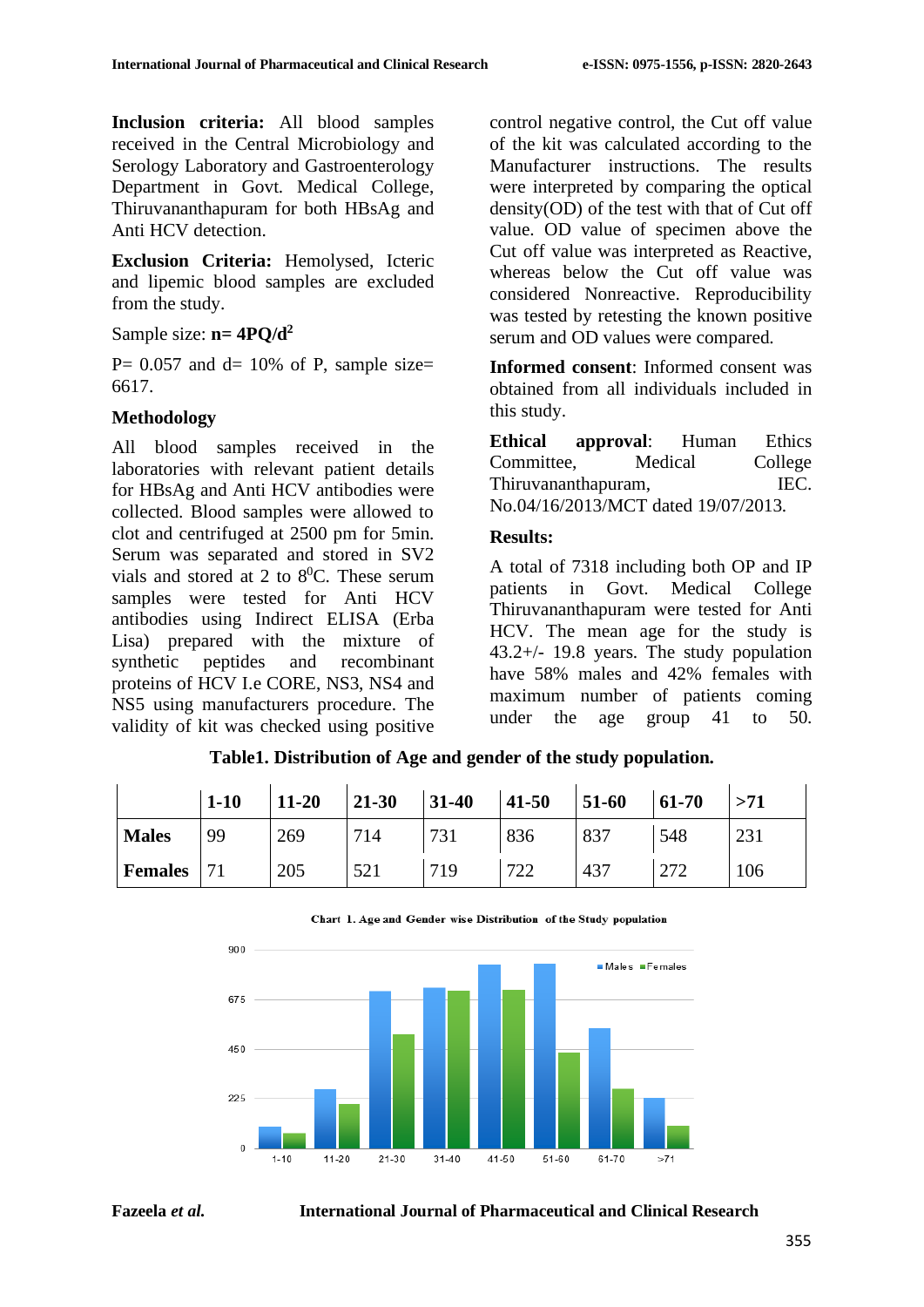Out of 7318 samples tested 69 were Anti HCV reactive thus showing seroprevalence to be 0.9% (95% CI: 0.706 to 1.094) Among 69 Anti HCV reactive 52 were Males and 17 were Females. Total of 4265 Male patient's samples tested for Anti HCV, 52 were reactive thus showing

prevalence among males to be 1.2% and among 3053 female patients tested for Anti HCV, 17 were positive thus showing prevalence of 0.5% among females. Male gender was found to be significant risk factor (p value<0.003; unadjusted OR-2.247, 95% CI- 1.298 to 3.88).

|  | Table 2. Age and Gender distribution of Anti HCV positive cases. |  |  |
|--|------------------------------------------------------------------|--|--|
|  |                                                                  |  |  |

|               | $0 - 10$ | $11-20$ | $21 - 30$ | $31-40$ | $41 - 50$ | $51-60$ | $61-70$ | >71 |
|---------------|----------|---------|-----------|---------|-----------|---------|---------|-----|
| <b>Male</b>   |          |         |           |         | ັ         | IJ      |         |     |
| <b>Female</b> |          |         | -         |         | ت         | ت       |         |     |





This study shows maximum Anti HCV seropositive in 51-60years (1.9%) followed by  $61-70$  years $(1.2\%)$ . Prevalence of anti HCV was found to be significantly associated with age group(N=7318; p value  $< 0.010$ ).





**Fazeela** *et al.* **International Journal of Pharmaceutical and Clinical Research**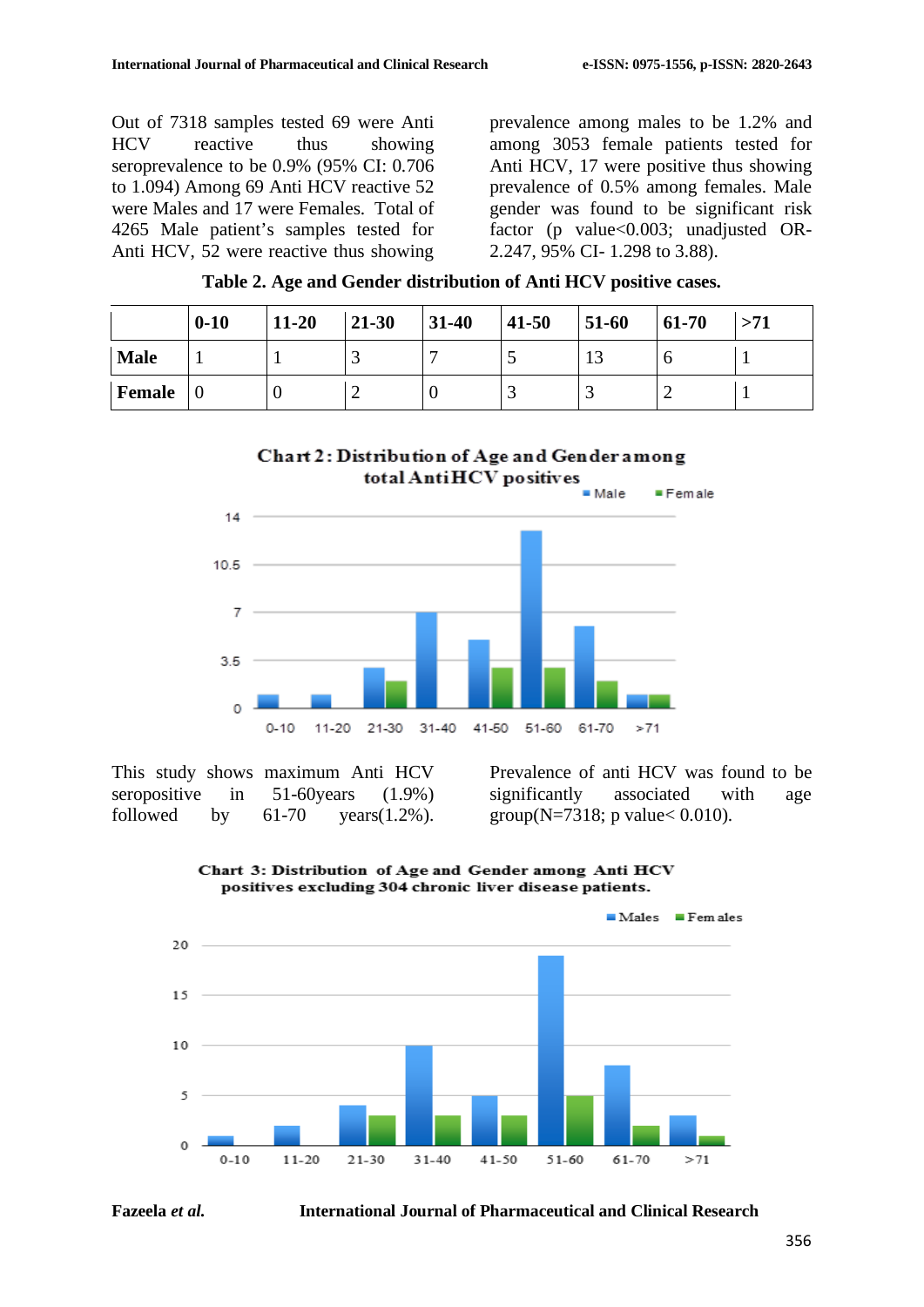| Table 3. By excluding the 304 samples form Gastroenterology Department prevalence of |
|--------------------------------------------------------------------------------------|
| Anti HCV was 0.7%. Prevalence among male and female were 0.9% and 0.37%              |
| respectively.                                                                        |

|                | $0-10$ 11-20 | $21 - 30$ | $31 - 40$ | $41 - 50$ | 51-60 | 61-70 | >71 |
|----------------|--------------|-----------|-----------|-----------|-------|-------|-----|
| <b>Males</b>   |              |           | 1 V J     | ت         | 19    |       |     |
| <b>Females</b> |              |           |           |           | . .   |       |     |

Out of 304 patients with chronic liver disease tested for Anti HCV, 21 were reactive thus showing prevalence of 6.9% among chronic liver disease.

#### **Discussion:**

A total of 7318 serum sample, both (IP and OP) received in Central Microbiology Laboratory for testing Anti HCV antibodies. The study population consisted 58% males and 42% females. Out of 7318 samples, 69 were reactive for Anti HCV thus prevalence 0.9% (95% CI: 0.706 to 1.094). The seroprevalence is lower than Studies on seroprevalence of HCV in hospital-based population in India by Bhattacharya S et.al in 2003 at Pondicherry (4.8%), Sharma R et al A in 2007 at Jaipur Rajasthan (1.7%), Rajani M et al in 2014 at New Delhi (1.5%). The seroprevalence in present study is higher than Sood S et al in 2010 at Jaipur Rajasthan, Ramana K et al. in 2013 at Karimnagar Andhra Pradesh, G Vani et al in 2014 at Puducherry, Patil S et al in 2014 at Karad Maharashtra, showing the prevalence of 0.28%, 0.04%, 0.16%, and 0.38% respectively [10].

In a study by Sood A et.al 2018 population based serosurvey in Punjab with 5,543 persons tested for hepatitis C, 3.6% (95% CI: 3.0%, 4.2%) tested positive for anti-HCV (ever infected), and 2.6% (95% CI: 2.0%, 3.1%) tested positive for HCV RNA, indicative of current infection [1].

Study conducted in blood donors of Delhi from 2005 to 2009 by Nagarekha Kulkarni reported prevalence rate of 0.35% for Anti

HCV [11]. A study conducted at Lucknow, Uttar Pradesh among hemodialysis patients by Shanthanu Prakash et.al found Anti HCV prevalence of 6.9% [12].

An increasing prevalence of HCV (0.28- 0.35%) was observed in blood donor of Kolkata in 2004-2005 by Bhattacharya P et al [13]. Whereas the study conducted at 2011in blood donors of Kolkata by B K Das et.al reported almost same rate Anti HCV 0.35% [14].Prevalence of HCV in North Pakistan was 2.46% in voluntary non remunerated blood donors, Whereas Central Saudi Arabia had reported 0.4% with tendency to increase with increasing age. In Bangladesh prevalence of HCV 0.024% in voluntary blood donors. In Kathmandu, Nepal seroprevalence of HCV was 0.64% [15,16,17].

Among 7318 samples in the present study 304 were from chronic liver disease patients attending department of Gastroenterology. Among 304 samples 21 were reactive for Anti HCV thus showing seroprevalence of 6.9%. Studies showing seroprevalence of Anti HCV among liver disease patients by Chakravarthy A et al in 2005 at Delhi, Chaudhary S et al in 2005 at Kolkatta, Arora U et al in 2007 at Amritsar, Saravanan et al in 2008 at Chennai shows prevalence rate of 25.75%, 19.05%, 13% and 43% respectively [18].

Prevalence of Anti HCV among males are higher with prevalence rate of 1.2% than females with prevalence rate of 0.5% in the present study. Male gender was found to be significant risk factor (p value<0.003; unadjusted OR- 2.247, 95%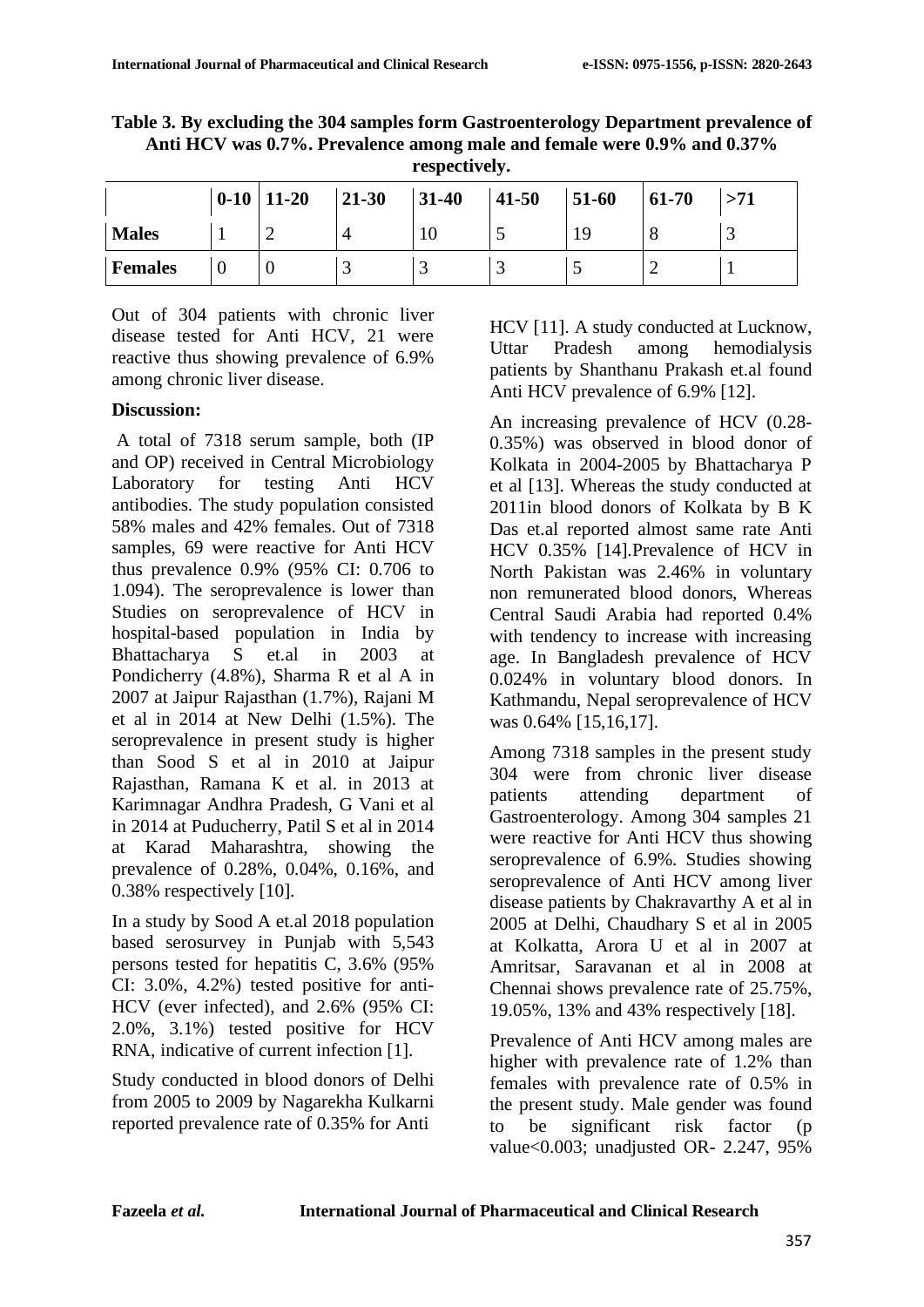CI- 1.298 to 3.88). In the present study Anti HCV prevalence was high in the age group 51-60 (1.3%) followed by 61-70 (1%). Prevalence of anti HCV was found to be significantly associated with age group (N=7318; p value< 0.010). [19] Been Tarkal et.al reported 0.44% prevalence for HCV among blood donors of Chandigarh with high prevalence rate among 51-60 years. These findings are also consistent with most of the studies [10]. whereas in the study by Sood A et.al 2018 showed males, persons aged 40–59, and persons living in rural areas had the greatest odds of being infected with HCV [1].

In the present study prevalence rate of HCV among chronic liver disease 6.7% among males and 7.4% among females.The high prevalence rate seen in the age group  $>71$  years (14.2%) in the present study may be due to lesser number of patients tested in the age group, followed by 51-60years (13.3%).

### **Conclusion:**

Present study conducted on 7318 Patients samples shows Anti HCV prevalence rate of 0.9% (95% CI: 0.706 to 1.094), with prevalence of 1.2% among males and 0.5% prevalence among females. Male gender was found to be significant risk factor (p value<0.003; unadjusted OR-2.247, 95% CI- 1.298 to 3.88). Present study also shows higher prevalence between 51-60 years (1.3%) followed by 61-70 years (1%). Prevalence of anti HCV was found to be significantly associated with age group ( $N=7318$ ; p value < 0.010). Among 7318 samples 304 were from chronic liver disease patients and among 304 chronic liver disease patient samples 21 were reactive thus showing the prevalence of 6.9% among liver disease.

**Limitations of the study:** In this study only seroprevalence was estimated, no RT PCR done to estimate the actual infection.

**Acknowledgement:** We express our sincere thanks to other faculty members, supporting staff and study subjects for their cooperation in completing this study.

**Research Funding:** No Financial Support Received.

**Author Contribution**: All authors have accepted responsibility for entire content of this manuscript and approved its submission.

**Competing Interest**: Authors state no conflict of interest.

# **References:**

- 1. Sood A, Suryaprasad A, Trickey A, Kanchi S, Midha V, Foster MA, et al.The burden of hepatitis C virus infection in Punjab, India: A population-based serosurvey. PLoS ONE 2018;13(7): e0200461.
- 2. Trickey A et al. Clustering of hepatitis C virus antibody positivity within households and communities in Punjab, India. Epidemiology and Infection2019;147, e283, 1–10. https
- 3. Guidelines for the screening care and treatment of persons with chronic hepatitis C infection.WHO Global Disease estimates 2016. WHO.
- 4. World Health Organization (WHO). Guidelines for the screening, care and treatment of persons with hepatitis C infection. Geneva: WHO; April 2014.
- 5. Pawlotsky JM. New hepatitis C therapies: the toolbox, strategies, and challenges. Gastroenterology. 2014; 146(5):1176-92.
- 6. American Association for the Study of Liver Diseases/ Infectious Diseases Society of America. Recommendations for testing, managing, and treating hepatitis C. July 6, 2016.
- 7. Centers for Disease Control and Prevention. Testing for HCV infection: an update ofguidance for clinicians and laboratorians. MMWR Morb Mortal Wkly Rep 2013;62(18):362-365.